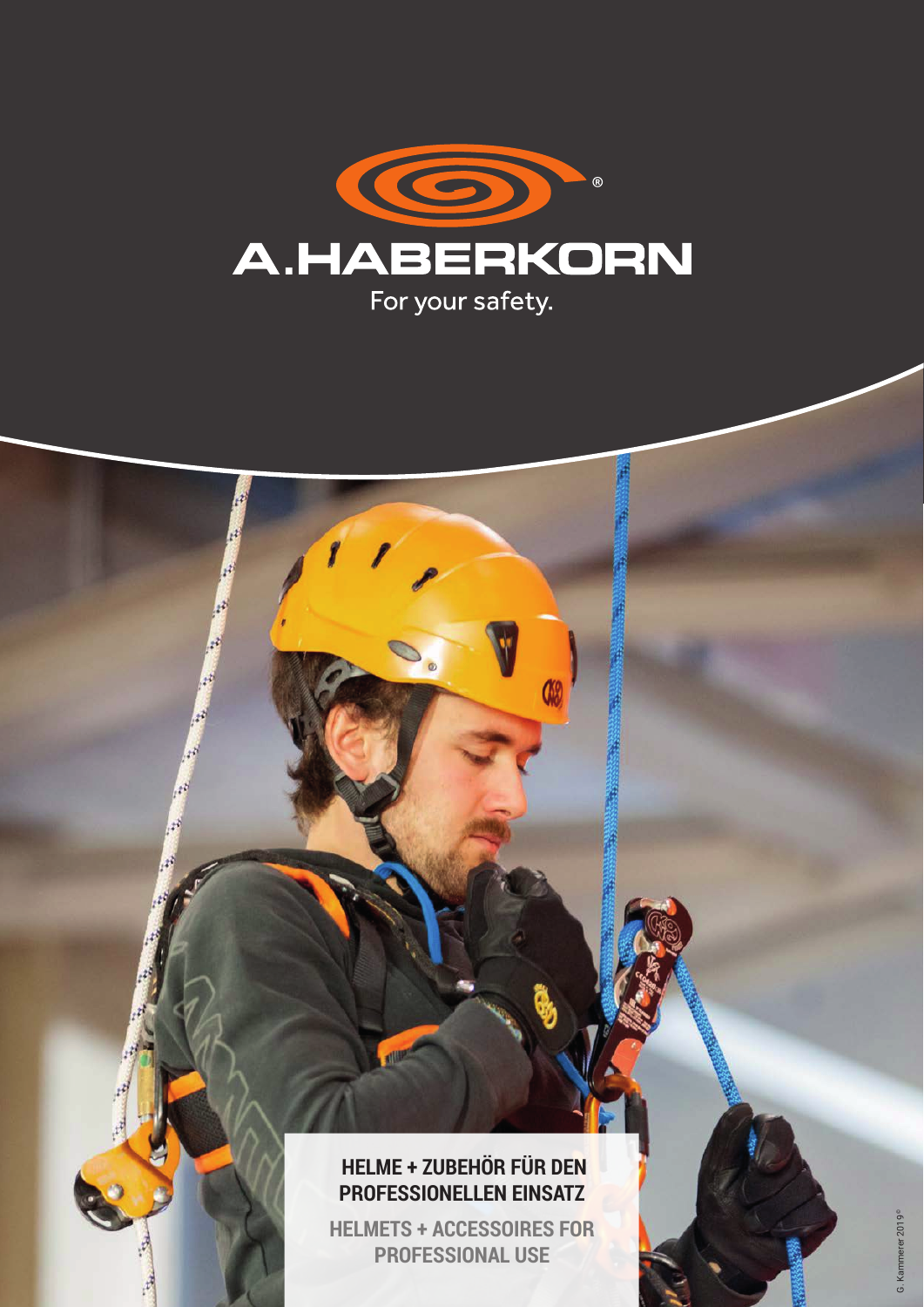

#### **EMPFOHLEN FÜR**

## **PROFESSIONAL: ARBEITSAKTIVITÄTEN**

Gerüstbau und Arbeitsbühnen, Stahlgerüst, Geschlossene Räume, Baumklettern, Evakuierung aus Seilbahn, Dächer und schräge Strukturen, Seilzuganggstechnik, Tragbare Leitern und Hebebühnen

## **RECOMMENDED FOR**

## **PROFESSIONAL: WORK ACTIVITIES**

Scaffolding and working platforms, steel scaffolding, enclosed spaces, tree climbing, evacuation from cable cars, roofs and inclined structures, rope access technology, portable ladders and lifting platforms



## **LEICHTER HELM MIT GUTEM TRAGEKOMFORT, GUTER BELÜFTUNG UND EINSTELLRAD.**

**LIGHTWEIGHT HELMET WITH GOOD WEARING COMFORT, GOOD VENTILATION AND ADJUSTMENT WHEEL.**

## **EIGENSCHAFTEN**

- **•** Verschluss öffnet sich beim Absturz zwischen 15 und 25 daN (Norm Industrieschutzhelme EN 397), um vor Erstickung zu schützen
- **•** Einfach verstellbares Einstellrad, kann sogar mit Handschuhen gut bedient werden
- **•** Mit Belüftungsschlitzen
- **•** Mit Stirnlampenhalterung
- **•** Entsprechende Öffnungen ermöglichen das Anbringen von Visier, Gehörschutz und Radio
- **•** Helm mit Innengurtband-Ausstattung und abnehmbarer und waschbarer Polsterung
- **•** Universalgröße (52-64 cm)
- **•** In verschiedenen Farben erhältlich

#### **FEATURES**

- **•** Slide opens in case of a fall between 15 and 25 daN (standard industrial safety helmets EN 397) to protect against suffocation
- **•** Easily adjustable dial, can be even used with gloves
- **•** With ventilation slits
- **•** With headlamp holder
- **•** Appropriate openings allow the attachment of visor, hearing protection and radio
- **•** Helmet with inner strap equipment and removable and washable upholstery
- **•** Universal size (52-64 cm)
- **•** Available in different colours

| Artikel-Nr.<br>article-no. | €             | Material<br>material | Farbe<br>colour        | Gewicht (g)<br>weight | Größe<br>size | Umfang (cm)<br>scope |
|----------------------------|---------------|----------------------|------------------------|-----------------------|---------------|----------------------|
| 4290101S                   | <b>EN 397</b> | ABS                  |                        | 385                   | UNI           | 52/64                |
| 42901010                   | FN 397        | <b>ABS</b>           |                        | 385                   | UNI           | 52/64                |
| 4290101R                   | <b>FN 397</b> | <b>ABS</b>           |                        | 385                   | UNI           | 52/64                |
| 4290101W                   | EN 397        | ABS                  |                        | 385                   | UNI           | 52/64                |
| 4290101G                   | <b>EN 397</b> | ABS                  | H                      | 385                   | <b>UNI</b>    | 52/64                |
| 4290101DB                  | EN 397        | <b>ABS</b>           | <b>Service Service</b> | 390                   | UNI           | 52/64                |
| 4290101SM                  | <b>FN 397</b> | ABS                  | matt                   | 390                   | UNI           | 52/64                |
| Auf Anfrage                | FN 397        | <b>ABS</b>           | matt                   | 390                   | UNI           | 52/64                |
| Auf Anfrage                | <b>EN 397</b> | ABS                  | matt                   | 390                   | UNI           | 52/64                |

# **Info**

## Alle Helme sind auch in SPORT Version gemäß CE EN 12492 erhältlich.

All helmets are also available in SPORT version according to CE EN 12492.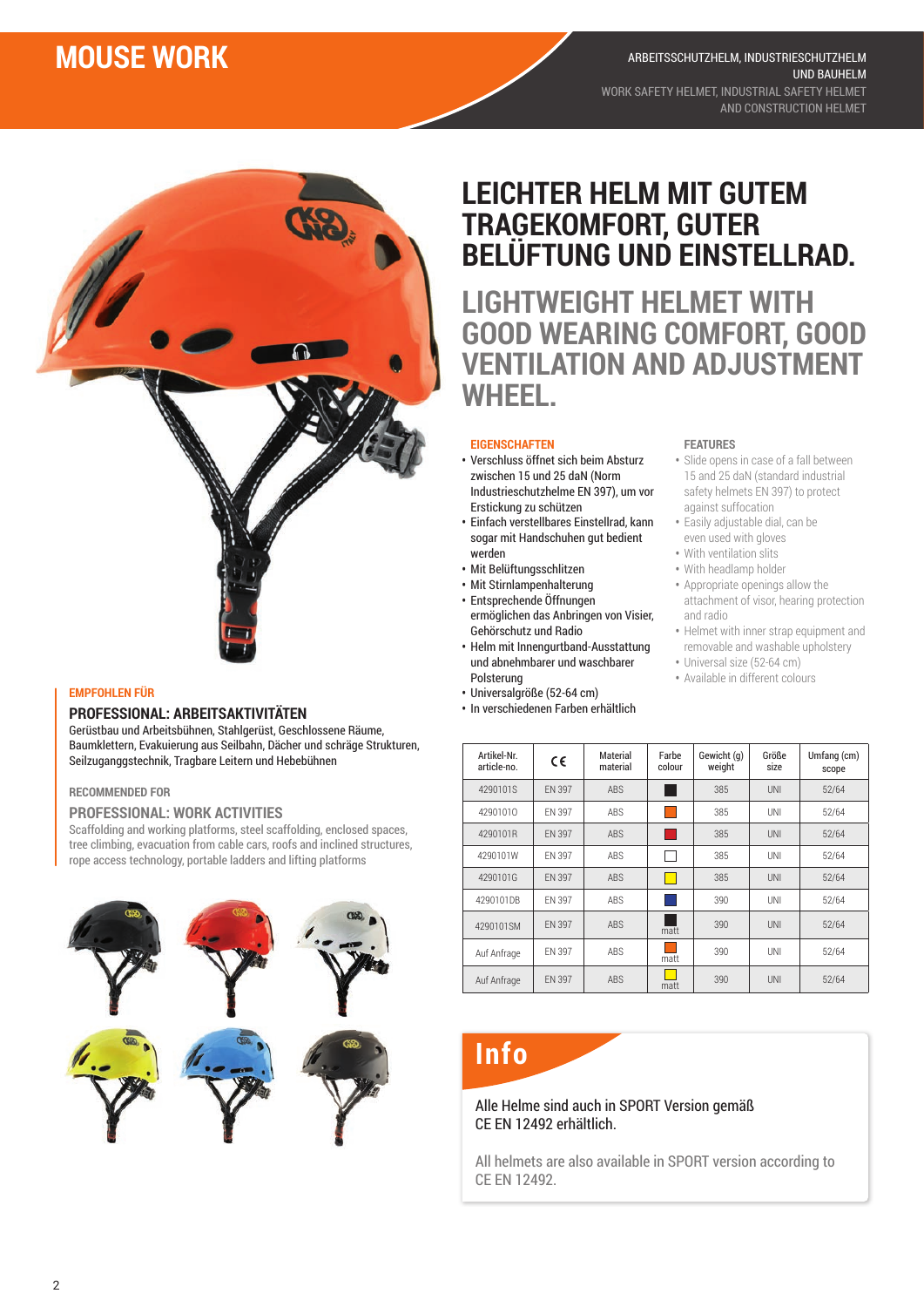## **MOUSE HV**



#### **EMPFOHLEN FÜR**

**PROFESSIONAL: ARBEITSAKTIVITÄTEN** Perfekt für den industriellen Bereich

**RECOMMENDED FOR**

**PROFESSIONAL: WORK ACTIVITIES** Perfect for the industrial sector

## **LEICHTER, KOMPAKTER HELM MIT HOHER SICHTBARKEIT UND EINSTELLRAD.**

**LIGHT, COMPACT HELMET WITH HIGH VISABILITY AND ADJUSTMENT WHEEL.**

#### **EIGENSCHAFTEN**

- **•** Farbe mit reflektierenden Aufklebern perfekt für Arbeiten bei Nacht oder in der Dämmerung
- **•** Öffnungen für Kopfhörer
- **•** Belüftungsschlitze
- **•** Stirnlampenhalterung
- **•** waschbare Polsterung und Innengurtband **•** Entsprechende Öffnungen ermöglichen das
- Anbringen von Visier, Gehörschutz und Radio

#### **FEATURES**

- **•** colour with reflective Stickers perfect for work at night or twilight
- **•** Openings for headphones
- **•** Ventilation slits
- **•** Headlamp holder
- **•** washable upholstery and Inside webbing
- **•** Corresponding openings allow the attachment of visor, hearing protection and radio

DIELEKTRISCHER HELM - ISOLATION FÜR DIELEKTRISCHER HELM - ISOLATION FUR<br>ELEKTRISCHE SPANNUNGEN BIS 1000 VOLT DIELECTRICAL HELMET - ISOLATION FOR ELECTRICAL VOLTAGE UP TO 1000 V

| Artikel-Nr.<br>article-no. | c٤            | Material<br>material | Farbe<br>colour | Gewicht (g)<br>weight | Größe<br>size | Umfang (cm)<br>scope |
|----------------------------|---------------|----------------------|-----------------|-----------------------|---------------|----------------------|
| 4290102G                   | <b>EN 397</b> | ABS                  |                 | 385                   | <b>UNI</b>    | 52/64                |
| 4290102W                   | FN 397        | ABS                  |                 | 385                   | UNI           | 52/64                |
| 4290102R                   | <b>EN 397</b> | ABS                  |                 | 385                   | <b>UNI</b>    | 52/64                |

# **ONELEKTRISCHER HELM - ISOLATION FÜR<br>
DIELECTRICAL HELMET - ISOLATION FÜR<br>
ELECTRICAL VOLTAGE UP TO 1000 V<br>
ELECTRICAL VOLTAGE UP TO 1000 V**



**EMPFOHLEN FÜR**

## **PROFESSIONAL: ARBEITSAKTIVITÄTEN**

Gerüstbau und Arbeitsbühnen, Stahlgerüst, Geschlossene Räume, Dächer und schräge Strukturen, Seilzuganggstechnik, Tragbare Leitern und Hebebühnen

#### **RECOMMENDED FOR**

## **PROFESSIONAL: WORK ACTIVITIES**

Scaffolding and working platforms, steel scaffolding, enclosed spaces, roofs and inclined structures, rope access technology, portable ladders and lifting platforms

## **DIELEKTRISCHER HELM MIT ISOLATION FÜR ELEKTRISCHE SPANNUNGEN BIS 1000 VOLT.**

**DIELECTRIC HELMET WITH INSULATION FOR ELECTRICAL VOLTAGES UP TO 1000 VOLTS.**

#### **EIGENSCHAFTEN**

- **•** Ausgestattet mit einer Schnellverschlussschnalle und einem verstellbaren, abnehmbaren und waschbaren Kinnriemen
- **•** Öffnungen für das Anbringen von Visier und Gehörschutz
- **•** Stirnband aus expandiertem Polyethylen
- **•** Sicherheitsfreigabesystem (gemäß Normen) zwischen 15 und 25 daN
- **•** Hinterer Regler und Stirnlampenhalterung

## **FEATURES**

- **•** Equipped with a quick release buckle and an adjustable, removable and washable chinstrap
- **•** Openings for the attachment of visor and Hearing protection
- **•** Expanded polyethylene headband
- **•** Safety release system (according to standards) between 15 and 25 daN
- **•** Rear regulator and headlamp holder

| Artikel-Nr.<br>article-no. | ، '                       | Material<br>material | Farbe<br>colour | Gewicht (g)<br>weight | Größe<br>size | Umfang (cm)<br>scope |
|----------------------------|---------------------------|----------------------|-----------------|-----------------------|---------------|----------------------|
| 4290118W                   | <b>EN 397</b><br>EN 50365 | ABS                  |                 | 390                   | UNI           | 55/63                |